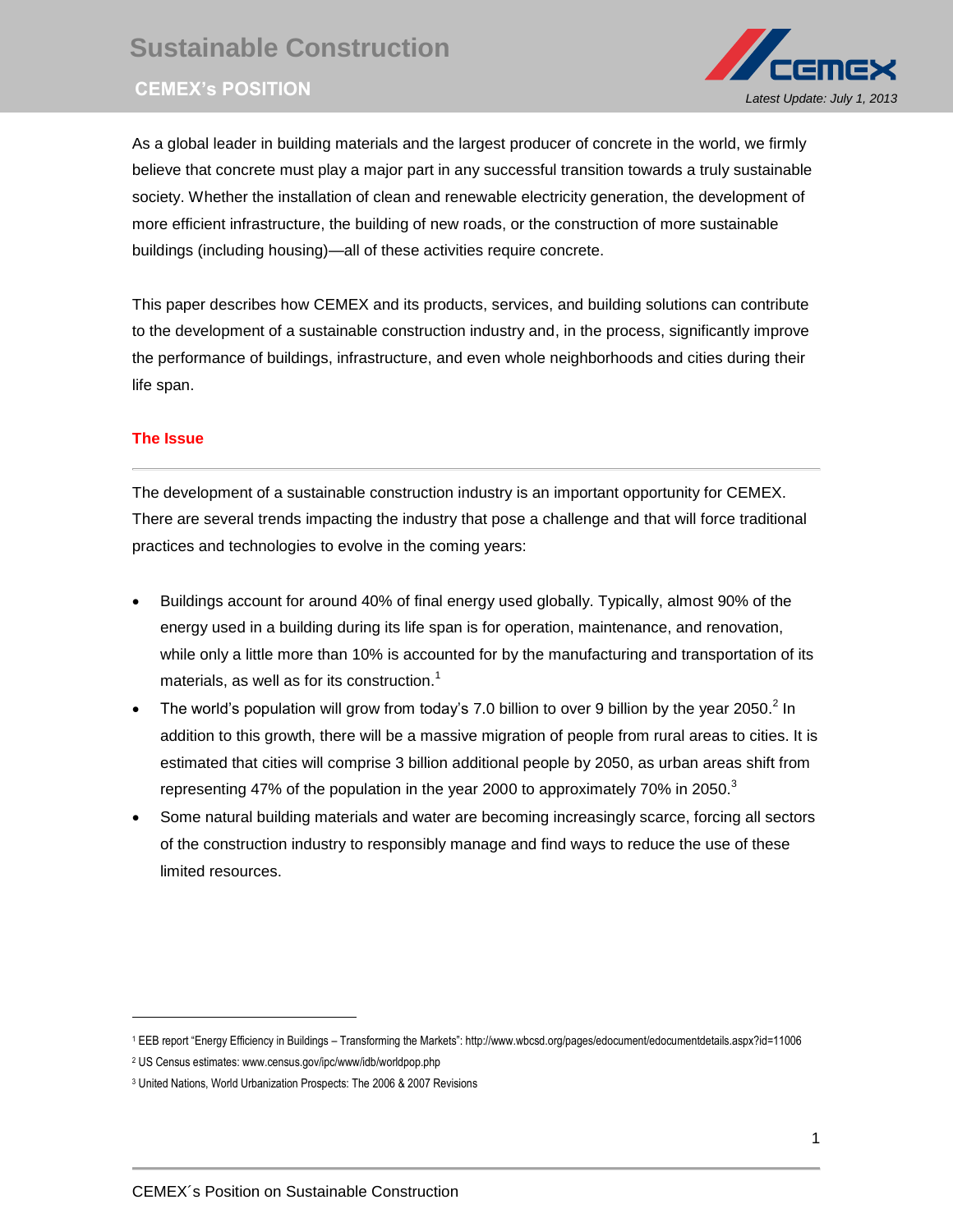These trends represent a challenge, as governments struggle to provide the growing urban population with the basic infrastructure required for cities to operate and to communicate through different means. As a result, sustainable construction practices and building materials must thrive in a resource-constrained world. Infrastructure projects and buildings must be made sustainable to fulfill communities' needs, opening markets and creating new opportunities for building materials producers who can help achieve this goal.



**Concrete is integral to our global future, providing the infrastructure we need to develop as a society.**

### **Concrete is Part of the Solution**

Concrete is integral to our global future, providing the infrastructure we require to develop as a society, while the need for ever-improved living standards, particularly in developing countries, increases.

CEMEX calculates that, under business as usual, by 2050 global annual concrete consumption will double from the estimated 7.5 billion cubic meters used in 2006.<sup>4</sup> Studies indicate that strict constraints on carbon emissions might trigger additional demand for concrete in the order of 10% to 15% by 2050. 5

### **Concrete in buildings**

l

The environmental benefits of concrete over the course of a building's life clearly outweigh the impacts that come from its production process and inputs. When properly designed and constructed, buildings made with concrete are durable, last for decades with little maintenance, and are able to withstand hurricanes, floods, fire, and even earthquakes. They can also be more energy efficient when they have a concrete envelope that takes advantage of concrete's thermal mass (its ability to store heat) and thermal insulation properties (its ability to reduce heat transfer through it).

<sup>4</sup> CEMEX estimates based on global cement consumption

<sup>5</sup> Entreprises pour L´Environnent: www.iddri.org/Activites/Conferences-internationales/08\_Fonddri\_summary-for-industiral-decision-makers.pdf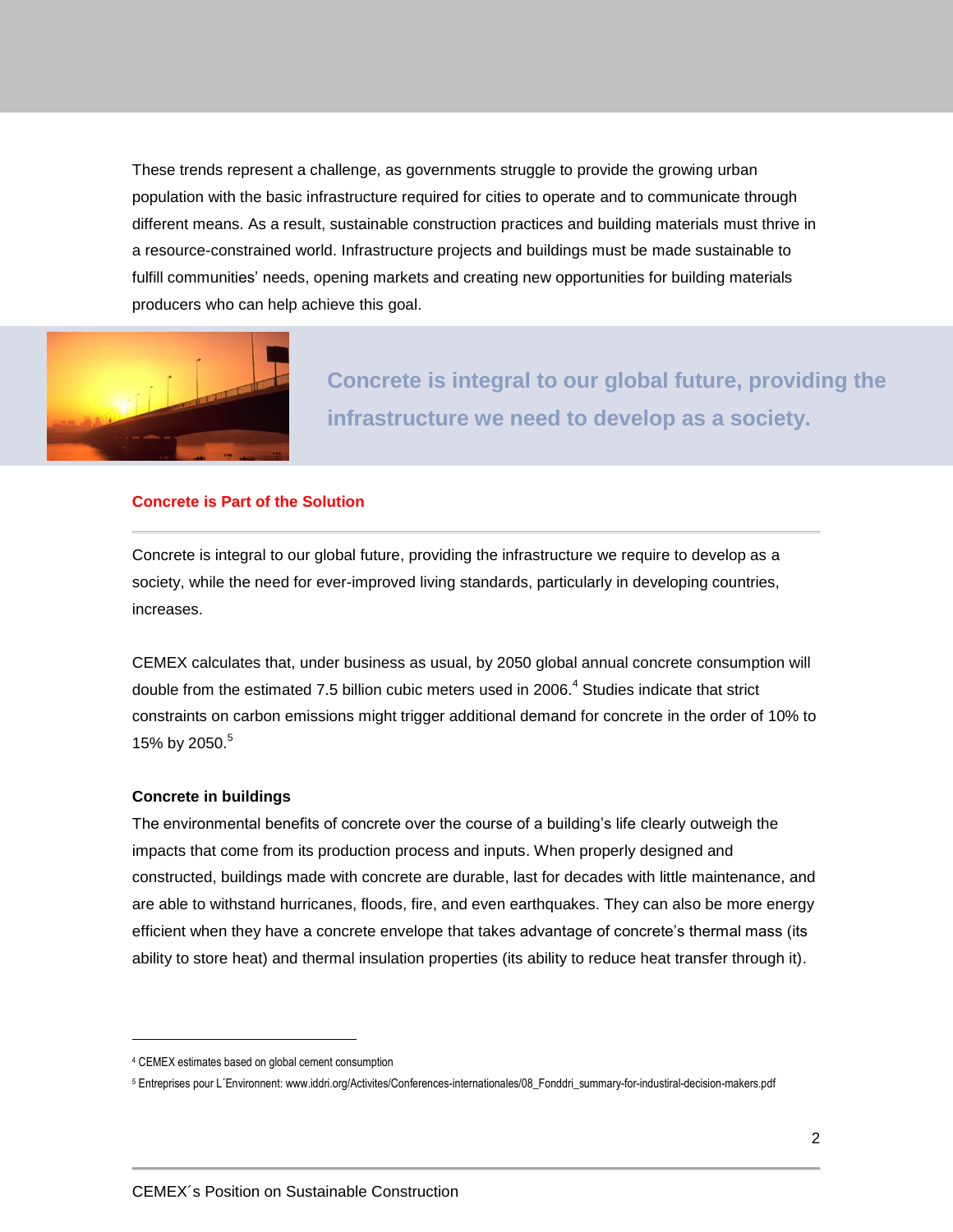## **Concrete in pavements**

The attributes of extended durability and low maintenance also apply to the construction and operation of concrete roads. With life cycles of over 40 years, concrete roads offer benefits such as less maintenance and lower rolling resistance (less fuel consumption) when compared to asphalt roads. Another important factor is that concrete is light in color and reflects sunlight, helping to keep temperatures down in urban areas. Architects and designers are increasingly taking advantage of this attribute, known as the Albedo Effect, especially in hot climates.



 $\overline{a}$ 

**With life cycles of over 40 years, concrete roads offer benefits such as less maintenance and lower rolling resistance (less fuel consumption) when compared to asphalt roads.**

## **CEMEX´s Contributions to Sustainable Construction**

In addition to the widely used standard concrete types, CEMEX is currently developing a new portfolio of special products that it is continuously updating with new offerings. Many of these special concrete products come with clear and tangible sustainable benefits for the construction applications for which they are designed. Among the most relevant ones are:

## **Engineered Concrete Applications (Infrastructure and Industry)**

- **Harbors & bridges:***Self-curing concrete* improves durability and lowers maintenance. A special design of *high performance concrete* increases resistance to aggressive environments.
- **Roads:** Compared to competing materials, *concrete pavements* offer a large range of advantages such as less maintenance, longer lifetime, and higher reflectivity—which not only increases safety at night, but also directly reduces the heat island effect.  $^6$  Several studies also indicate that the rigid and smooth surface of concrete pavements reduces rolling resistance and, therefore, vehicles' fuel consumption.
- **Trains, high-speed trains, light rail, and trams:** *Concrete* is a basic material in the construction of the beds and foundations of all types of mobility solutions given its durability, versatility, and low maintenance.

<sup>6</sup> Urbanization changes by which urban regions become warmer than their rural surroundings, forming an "island" of higher temperatures.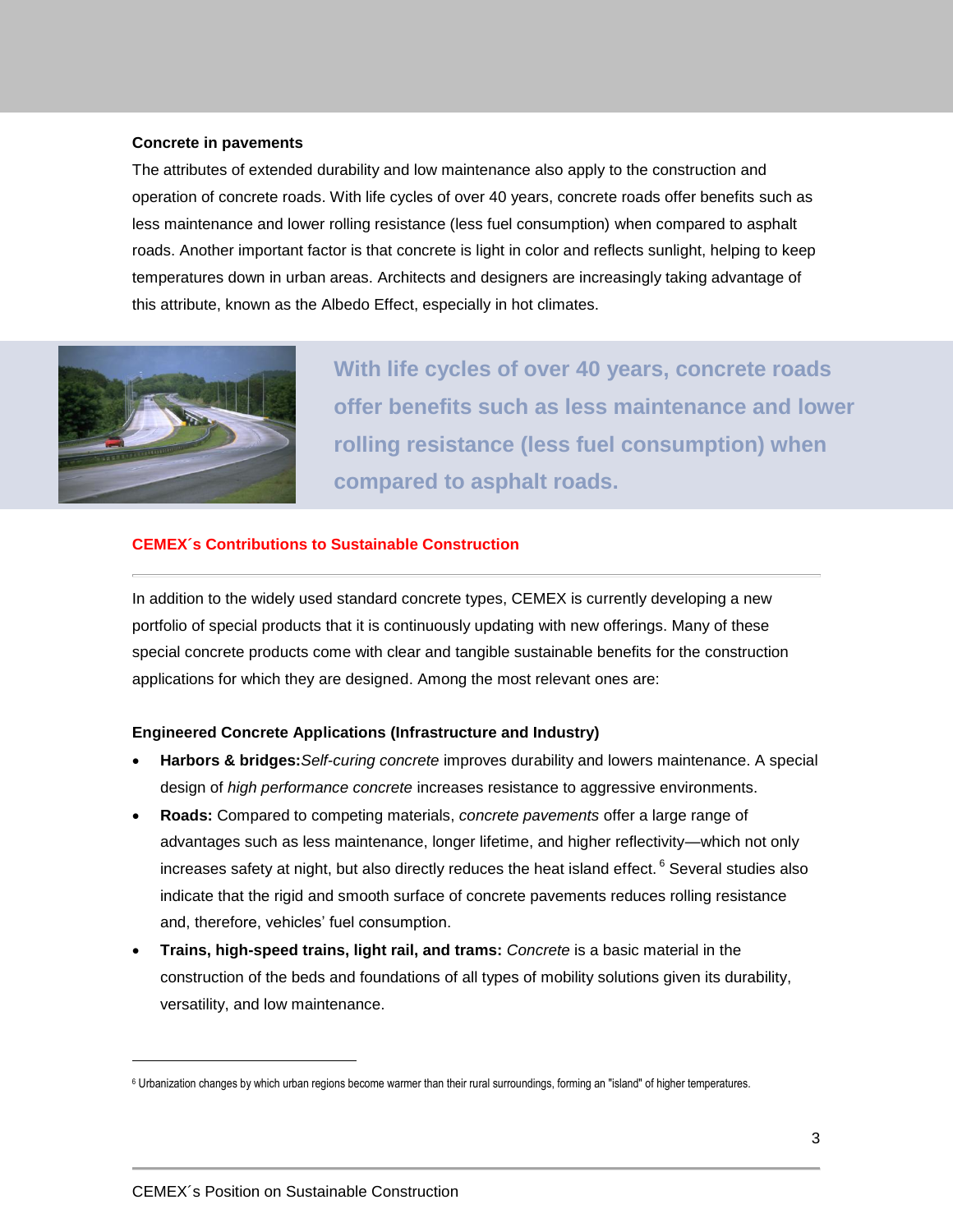**Industrial applications:** *High acid-resistance concrete* is robust and durable for such uses as cooling towers in various industrial processes. Concrete is also used to harness clean, renewable energy sources such as wind, nuclear, and hydroelectric power.

# **Building and Housing**

- **Structure:** *Self-compacting concrete* improves the strength, durability, and life of a building structure. It also reduces energy use and noise due to concrete vibration.
- **Envelope:** *Structural lightweight concrete* and *insulating concrete forms (IFC's)* improve energy efficiency in buildings.



**Concrete has performance characteristics that make it suitable for all types of buildings and infrastructure projects, enhancing their durability and reducing their energy consumption and ecological impact.**

# **Water and Waste Water Management**

- **Exterior pavements:** *Permeable concrete* allows rainwater to filter through, reduces flooding, and decreases heat concentration.
- **Water channels:** *Conventional* and *impermeable concrete* reduce losses during water transportation in farming.
- **Potable water and sewage systems:** *High performance concrete* pipes are long-lasting with high structural strength. They withstand water abrasion, while offering an affordable solution.
- **Wastewater treatment plants:** Lower maintenance is achieved through *chemical-resistant concrete*, combined with high technology concrete design.

In general, concrete has performance characteristics that make it suitable for all types of buildings and infrastructure projects, enhancing their durability and reducing their energy consumption and ecological impact. During its lifetime and in its demolition phase, concrete recaptures relevant amounts of carbon dioxide  $(CO<sub>2</sub>)$ , which remain embedded in recycled aggregates that are incorporated into newly built concrete structures.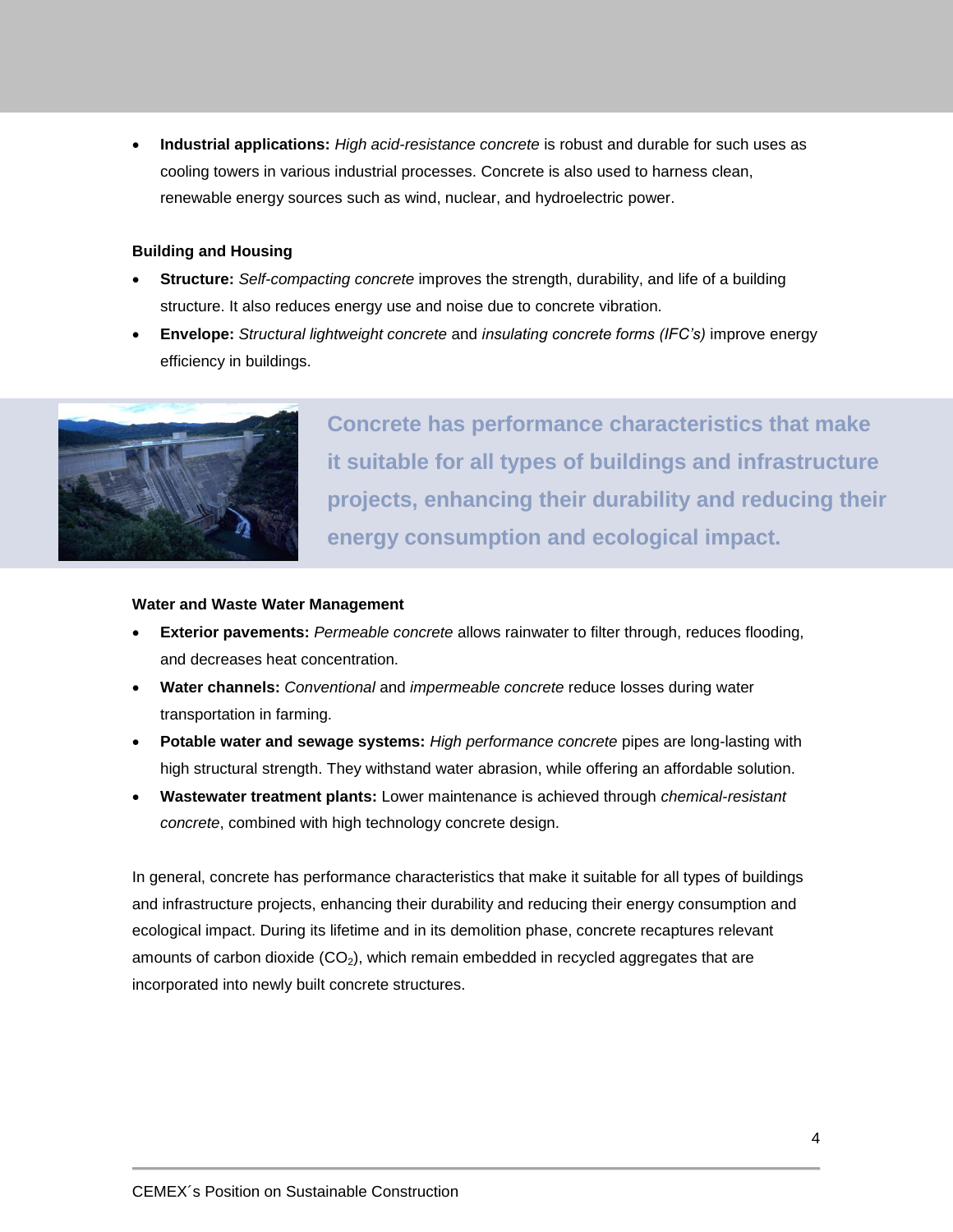# **CEMEX´s Position**

While it is essential to reduce the impacts on the environment from the production of building materials, this is just one area that our industry needs to address. There are significant opportunities for the construction and the building materials sector to offer products, services, and solutions to support the following objectives:

- The encouragement of sustainable practices through urban planning, regulations, and financial incentives for both individual buildings and broader urban development.
- Better building solutions that make construction processes more efficient—everyone involved in the construction industry needs to take a holistic approach to their work.
- Buildings and infrastructure projects must be designed or transformed to consume significantly less energy, water, and other resources during their use, maintenance, and renovation since their major environmental impact occurs over this phase of their lifetime.

By working closely with our value chain—suppliers, distributors, customers, architects, and urban planners—CEMEX can help create a safe and profitable industry that increases sustainability both during construction and throughout the life of a building or structure. This will minimize waste; ensure efficient energy, water, and materials use; create urban environments where people and biodiversity can flourish; and ensure that we become the supplier of choice.

Creating a sustainable construction industry requires action in four areas:

- Technologies to fulfill development needs, while preserving natural resources.
- Government policies that focus on the performance of both buildings in use and those to be built, as well as ensuring that all relevant infrastructure projects comply with a new range of requirements that optimize the large investments to be made.
- Greater market transparency that provides complete, accurate, and comparable information on the key sustainable attributes and properties of building materials and solutions.
- Financial incentives to foster more sustainable practices in construction processes and projects.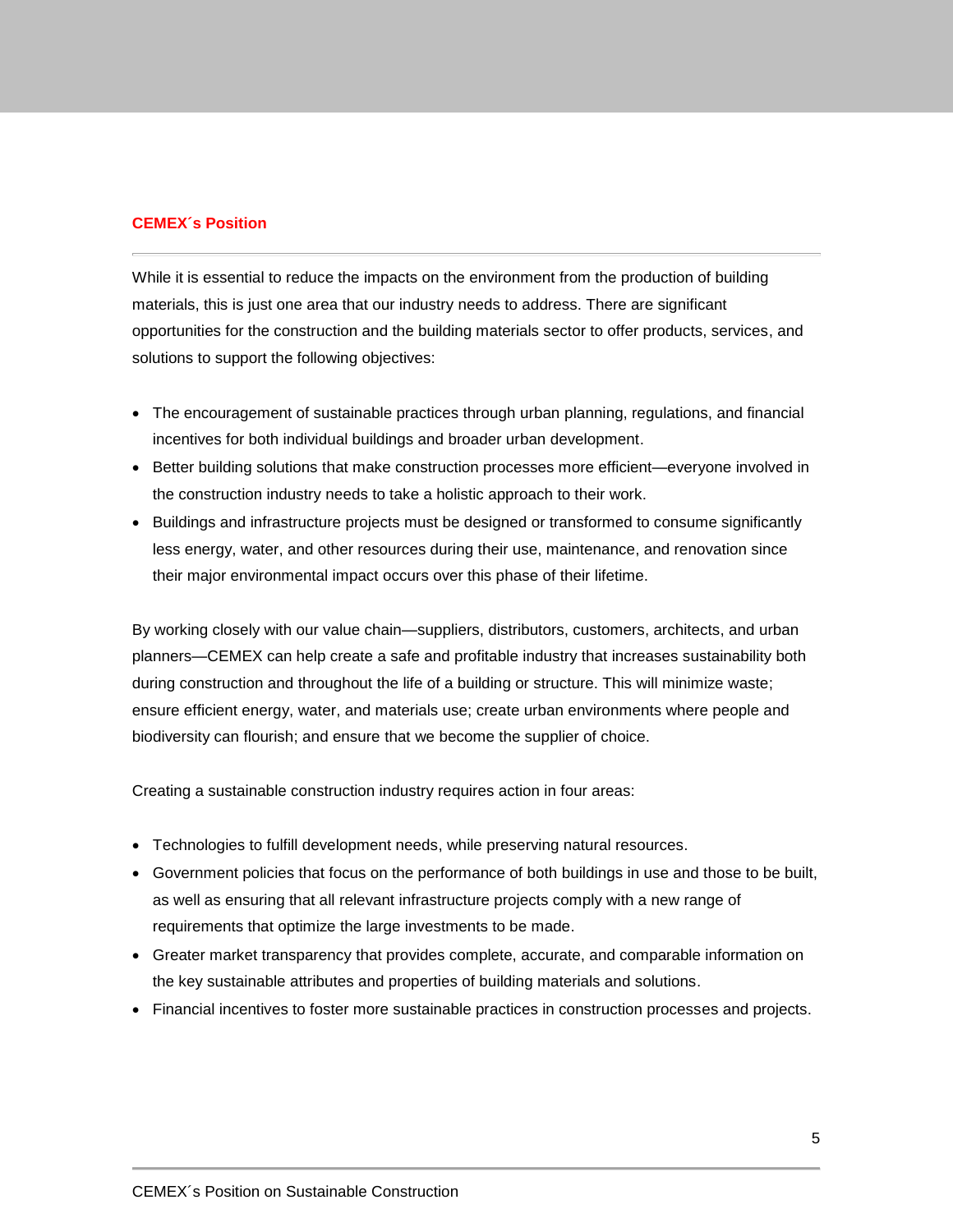Construction materials production accounts for a relatively small proportion of the total environmental impact of a building throughout its life. By extending our involvement to urban and building design, policy, planning, and incentives, while encouraging behavioral change, we can significantly contribute not only to a more sustainable construction industry,but also to the effective transformation of buildings, infrastructure, and even whole neighborhoods and cities with a much lower carbon footprint throughout their lifetime.

Although our building materials can already contribute to a building's environmental performance, the way we promote this feature varies greatly from region to region. To secure markets for our materials in regions such as the EU, where policy development is relatively advanced, we need to ensure that all the sustainable attributes of concrete are adequately recognized and accounted for in any new regulations and emerging evaluation methodologies and frameworks. Better understanding and comparability of the sustainable attributes of buildings' materials will help customers meet the requirements of existing certifications such as Leadership in Energy and Environmental Design (LEED) in the USA, Haute Qualité Environnementale (HQE) in France, Deutsche Gesellschaftfür Nachhaltiges Bauen (DGNB) in Germany, Building Research Establishment' Environmental Assessment Method (BREEAM) in the UK, and the Comisión Nacional de Vivienda (CONAVI) in Mexico.

However, in many emerging economies, sustainable construction is not yet a primary consideration in public policy or for our customers. Given our large geographic footprint in emerging countries, CEMEX must play a key role in promoting change and encouraging faster adoption of new technologies and sustainable requirements.

# **Looking Forward**

CEMEX has started to position itself as a leader in sustainable construction. We do this through public policy advocacy, involvement in sector initiatives, and engagement with our value chain. However, we also take greater advantage of the anticipated market opportunities by offering more than lower-impact building materials. For example, by partnering with architects, engineering firms, and construction companies, we will offer customers a one-stop sustainable construction service covering each construction phase: the production of building materials, the construction process, the performance of buildings in use, and the participation in wider urban development.